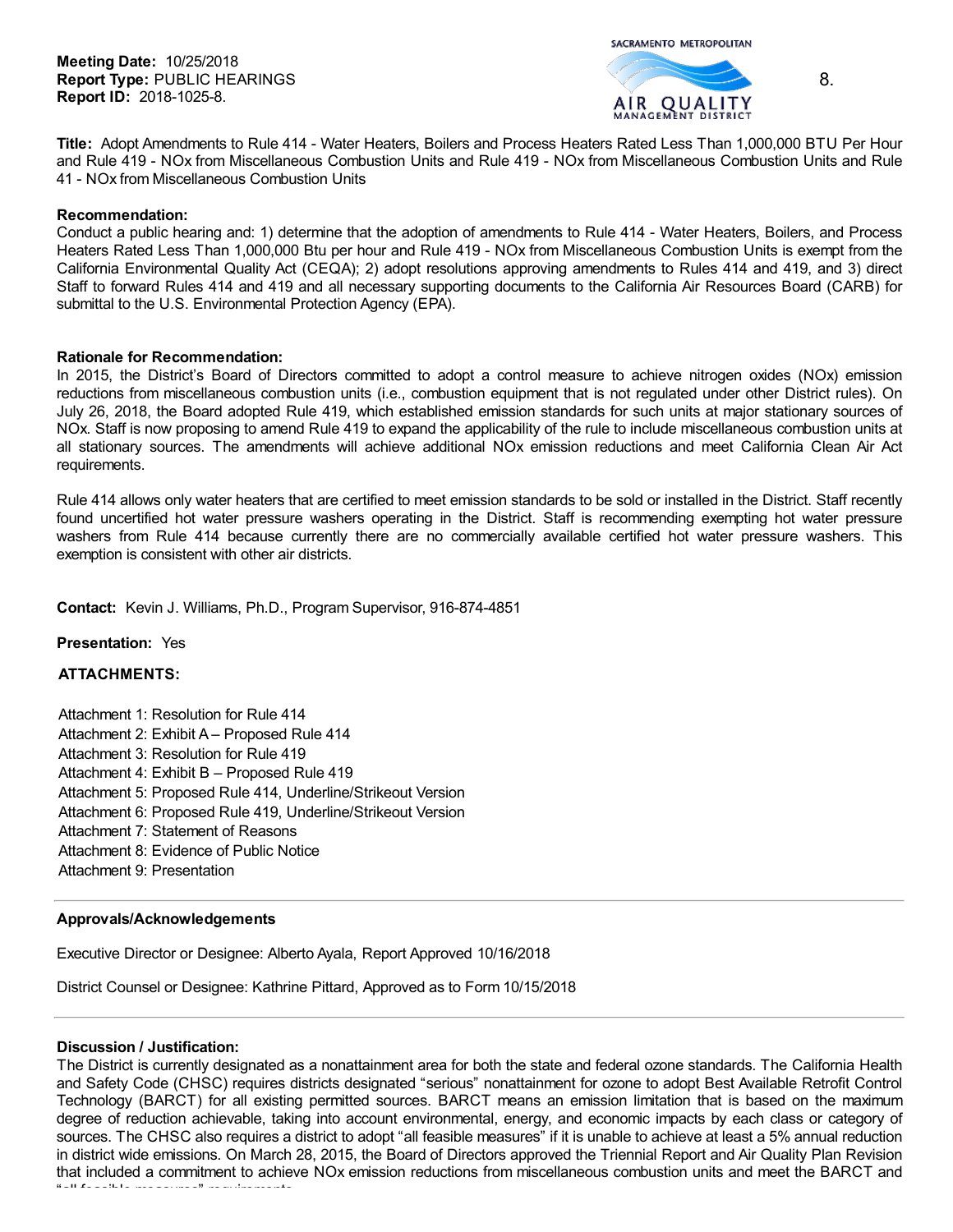"all reasible measures" requirements.

The version of Rule 419 that the Board adopted on July 26, 2018, established emission standards for miscellaneous combustion units at major stationary sources of NOx and only partially satisfied the plan commitment. Staff is now proposing the amendments to Rule 419 that will fulfill the plan commitment and meet the state BARCT and "all feasible measures" requirements.

The amendments to Rule 414 provide regulatory relief to owners and operators of hot water pressure washers, consistent with other districts. These units were not identified in the original adoption of Rule 414 and compliant equipment is not commercially available.

If approved by the Board, Staff will forward Rules 414 and 419 to CARB for submittal to EPA as a revision to the State Implementation Plan.

## **Summary of Plan / Rule / Amendment:**

In June 2018, Staff held a public workshop and presented a version of Rule 419 that applied to all stationary sources, consistent with the amended rule proposed today. However, in order to meet EPA timelines, Staff separated the adoption of Rule 419 into two parts. In July 2018, the Board adopted a version of Rule 419 that applies only to miscellaneous combustion units with a total rated heat input capacity of 2 million Btu per hour or greater that are located at a major stationary source of NOx.

The amendments to Rule 419 will expand the applicability to include all stationary sources and will implement the requirements presented at the public workshop. The amendments to Rule 419 establish NOx and carbon monoxide (CO) emission limits for a variety of miscellaneous combustion units and cooking units, including those located at non-major stationary sources of NOx. Miscellaneous combustion units include asphalt plants, crematories, dehydrators, dryers, furnaces, heaters, incinerators, kilns, ovens, roasters and other combustion equipment.

The NOx and CO emission limits for miscellaneous combustion units are consistent with the limits in the South Coast AQMD, San Joaquin Valley Unified APCD, and Ventura County APCD. The rule also contains maintenance, source testing, and recordkeeping requirements to ensure that sources maintain compliance with the emission limits.

Rule 414 applies to any person who manufactures, distributes, offers for sale, sells, or installs any type of water heater, boiler or process heater, including hot water pressure washers, with a rated heat input capacity less than 1,000,000 British thermal units per hour (Btu/hr) for use in the District. Only units that are certified to the rule's NOx emissions standards may be sold, purchased, or installed in the District. Although hot water pressure washers are subject to the requirements of Rule 414, these units were not considered when Rule 414 was adopted and subsequently amended. Hot water pressure washers are used to clean and degrease machinery, vehicles, work surfaces, and floors. There are currently no certified hot water pressure washers that meet the requirements of Rule 414. The amendments to Rule 414 will exempt hot water pressure washers from the rule.

## **Financial Considerations:**

Rule 419 potentially affects 14 District sources with a total of 19 permitted miscellaneous combustion units/cooking units. The sources already have District permits for the applicable units that will become subject to the rule. As many as 12 of the units may not meet the proposed rule requirements.

The cost to the District consists of the additional Staff time needed to evaluate the applications for an Authority to Construct and a Permit to Operate for existing units that require modifications. Additional Staff time may be needed to observe and later evaluate periodic source tests for sources not already required to conduct source testing. Staff estimates the proposed amendments to Rule 419 may require 0.2 FTE of additional Staff time. Fees received from affected sources will support any additional work needed to issue permits, observe source tests, and review source tests reports.

No financial impacts are expected from amendments to Rule 414. The amendments provide regulatory relief to owners or operators of hot water pressure washers.

## **Emissions Impact:**

The amendments to Rule 419 will subject 19 miscellaneous combustion units to the proposed emissions limits. The emission inventory of the units newly subject to Rule 419 is approximately 0.07 tons of NOx per summer day. Staff estimates potential emission reductions of 0.02 tons of NOx per summer day.

The amendments to Rule 414 add an exemption for hot water pressure washers. The exemption will forego a small amount of potential emission reductions associated with these units. Staff estimates emission reductions potentially forgone to be 0.002 tons of NOx per summer day.

## **Economic Impact:**

There are 14 sources with a total of 19 units affected by the proposed amendments to Rule 419. Seven units are already compliant with the rule. Owners and operators of the remaining 12 units may choose to comply with the rule by retrofitting or replacing equipment. The number of units required to make changes may be lower if owners or operators of units with newer burners are able to demonstrate, through source testing, compliance with the emission standards. A few owners or operators may apply for the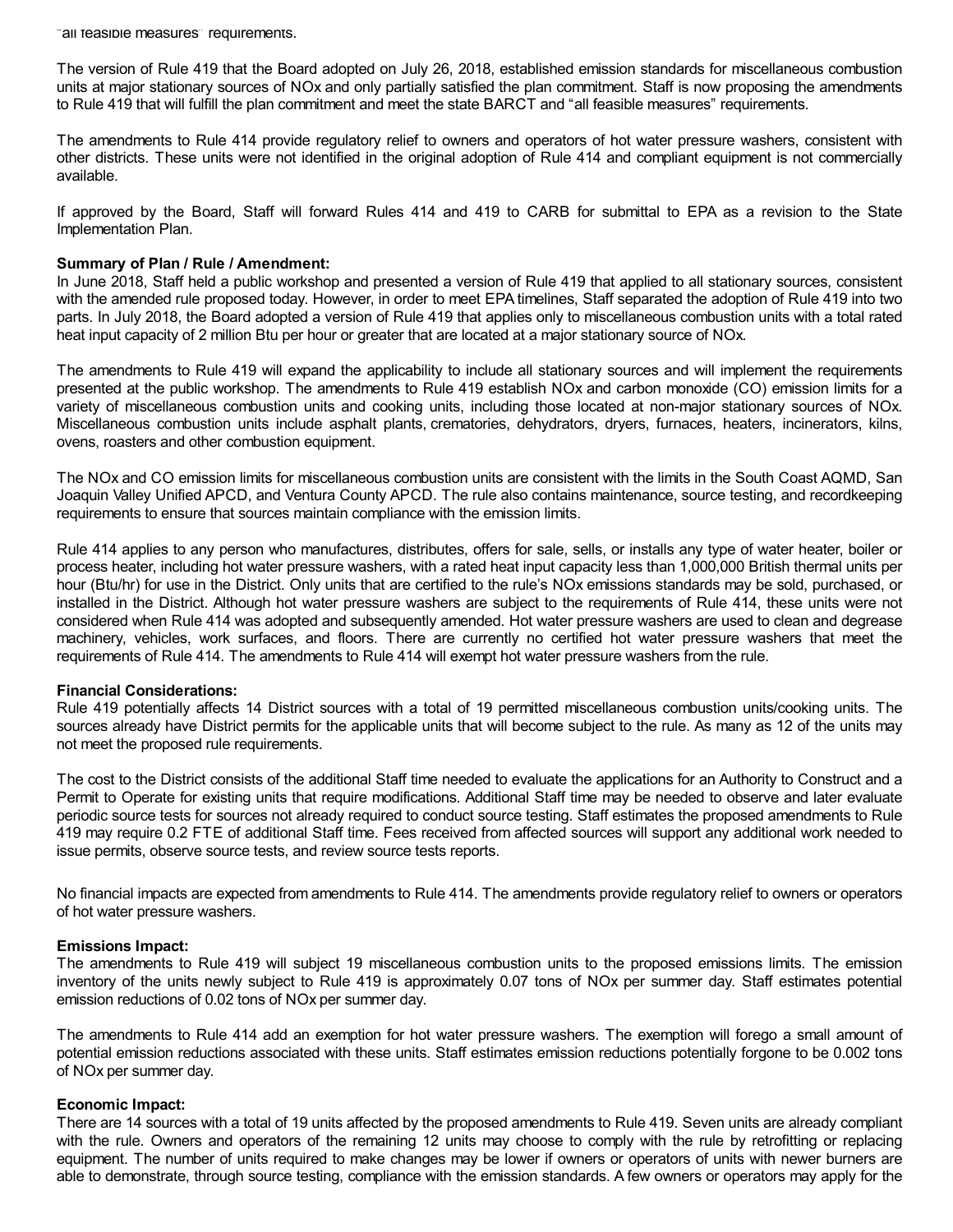low usage exemption and limit their fuel usage through a permit modification. The total annualized cost for compliance with the rule is approximately \$86,000 per year.

Eastern Research Group (ERG), under contract with the District, analyzed the potential economic impacts of the proposed amendments. The full analysis is included in Appendix D of the Statement of Reasons. First, ERG performed an economic impact screening analysis for the eight Sacramento County businesses (some with multiple units) that are expected to incur compliance costs if the amendments to Rule 419 are adopted. The ERG analysis estimated a cost-to-revenue ratio ranging from 0.007 to 0.41%. EPA, in developing regulations, considers impacts less than 1% to be negligible.

To analyze the impact to employment, ERG examined two impact scenarios, one where no costs were passed through to consumers and the other where all costs are passed through to consumers. ERG estimated that if businesses fully absorbed the costs, there would be a loss of 0.4 jobs in the regional economy and if businesses fully converted all costs to employment cuts, there would be a loss of 3.5 jobs. The upper bound of 3.5 jobs is very small compared to Sacramento County's total employment of 673,500 (0.0005% of all jobs in region).

Based on the analysis conducted by ERG, staff does not anticipate a significant impact on the economy or employment of the Sacramento region.

The cost effectiveness of the rule amendment is approximately \$7.66 per pound of NOx reduced. Staff used cost data from the staff reports for similar rules in other air districts (South Coast and San Joaquin Valley). The estimated costs for compliance include the costs for replacement burners and installation costs, source testing costs, District source test observation fees, and permit modification fees. Annualized costs vary depending on the size of the unit and range from approximately \$3,500 to \$8,300 for non-asphalt manufacturing units, and approximately \$46,000 for asphalt units. To put these costs into perspective, it is useful to compare the cost effectiveness value from other District rules. Previously adopted District NOx rules have cost effectiveness ranging from \$10.52 to \$16.95 per pound of NOx reduced in year 2017 dollars.

No economic impacts are expected from amendments to Rule 414. The amendments provide regulatory relief to owners or operators of hot water pressure washers.

## **Public Outreach/Comments:**

Staff held a public workshop on June 5, 2018. A public notice was published in the Sacramento Bee, emailed to interested parties (including the affected sources) and posted on the District website. Staff also contacted by telephone each potentially affected source that would become subject to proposed Rule 419. The draft rules and Statement of Reasons were made available for public review at that time.

At the workshop, Staff presented a proposal for Rule 419 that applied to miscellaneous combustion units at all sources, not just those at major stationary sources of NOx, and to a greater number of equipment types. Today's proposal includes standards nearly identical to those presented at the workshop. A proposal to amend Rule 414 – Water Heaters, Boilers and Process Heaters Rated

Less Than 1,000,000 BTU Per Hour, was also included in the workshop. Today's proposal to amend Rule 414 is unchanged from that presented at the workshop.

Staff received comments on the Rule 419 proposal that raised technical issues with some of the equipment located at smaller sources, and additional time was needed to address those comments. The responses to oral and written comments received during the public comment period are included in Appendix C of the Statement of Reasons. The following changes were made in response to comments received:

- Removed the CO emissions limit for soybean roasters. The unique process of soybean roasting, in which the flame is in direct contact with the soybean, results in incomplete combustion and CO emissions that are inherently higher than for other types of units.
- Added an exemption from periodic source testing for temporarily inactive units. Any unit that does not operate at all in a year when source testing would otherwise be required may delay source testing until the unit resumes operation.

The noticing for today's hearing included:

- A public notice in the Sacramento Bee on September 24, 2018.
- A notice posted on the District website with links to the proposed rules and Statement of Reasons.
- Email notices to:
	- CARB and EPA;
	- Interested parties and potentially affected sources; and
	- All persons who have requested rulemaking notices.

No comments from members of the public have been received subsequent to the notice for today's hearing. Staff at EPA Region 9 noted that the sell-through provision in Section 302 of Rule 414 expired on July 1, 2013, and recommended that Section 302 be removed from the rule. Staff agreed and removed Section 302 from the version of Rule 414 that was posted with the notice for the public hearing. The removal of the expired provision is nonsubstantive.